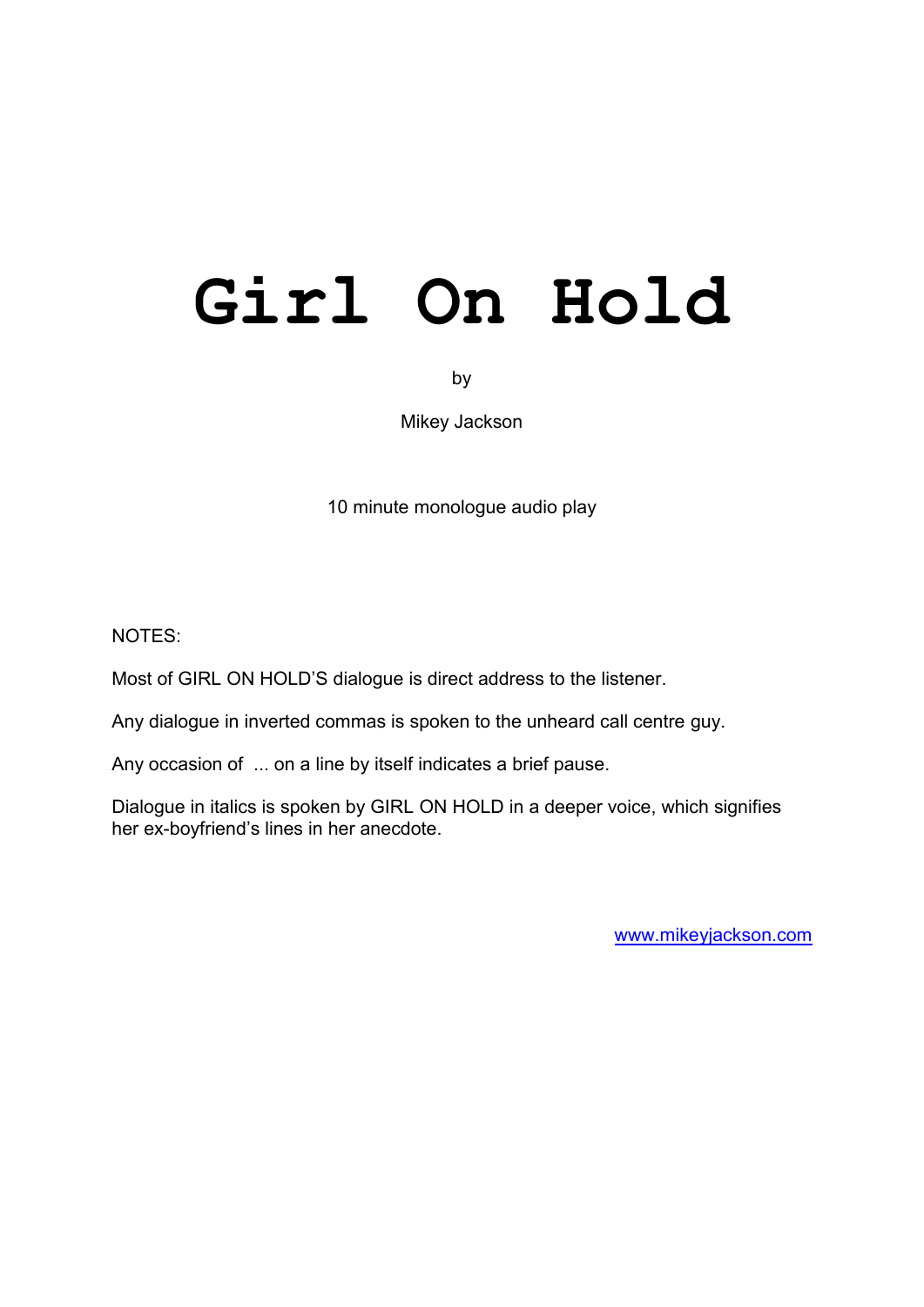| <b>GRAMS:</b>        | <u>TELEPHONE ON-HOLD MUSIC. HANDEL'S WATER MUSIC,</u>                                    |
|----------------------|------------------------------------------------------------------------------------------|
|                      | A FIFTEEN SECOND SNIPPET, BUT ON A CONTINUOUS                                            |
|                      | <u>LOOP, PLAYING LOW THROUGHOUT AS -</u>                                                 |
| <b>GIRL ON HOLD:</b> | Can somebody please explain to me why telephone on-hold                                  |
|                      | systems always play Handel's Water Music?                                                |
|                      | Handel's bloody Water Music. Every bloody time.                                          |
|                      | I wouldn't mind so much if it was the piece in its entirety. But it                      |
|                      | never is. Instead, all I'm ever offered is the same fifteen second                       |
|                      | snippet repeated over and over again on a continuous frigging<br>loop.                   |
|                      | Why can't there be a choice? You know, press 1 for pop music,                            |
|                      | press 2 for rock music, press 3 for golden oldies, that kind of                          |
|                      | thing. Sure, include Handel in the list if you must, but making it                       |
|                      | the only option drives me bonkers. Surely I can't be the only<br>one who feels this way. |
|                      |                                                                                          |
| <b>GRAMS:</b>        | <u>THE ON-HOLD MUSIC SUDDENLY STOPS.</u>                                                 |
| <b>GIRL ON HOLD:</b> | Oh, thank God, I'm finally through to someb-                                             |
|                      | $\cdots$                                                                                 |
|                      | Oh. Sorry. My mistake. It was Automated Bitch Voice telling me                           |
|                      | once again: Your call is very important to us. Please hold while                         |
|                      | we try to connect you.                                                                   |
|                      | And three, two, one                                                                      |
| GRAMS:               | <u>THE ON-HOLD MUSIC RETURNS.</u>                                                        |
| GIRL ON HOLD:        | Right on cue. Handel's bloody Water Music.                                               |
|                      | I've been kept on hold now for fifty-nine minutes. Almost one                            |
|                      | hour of my life gone forever, with no chance of a refund.                                |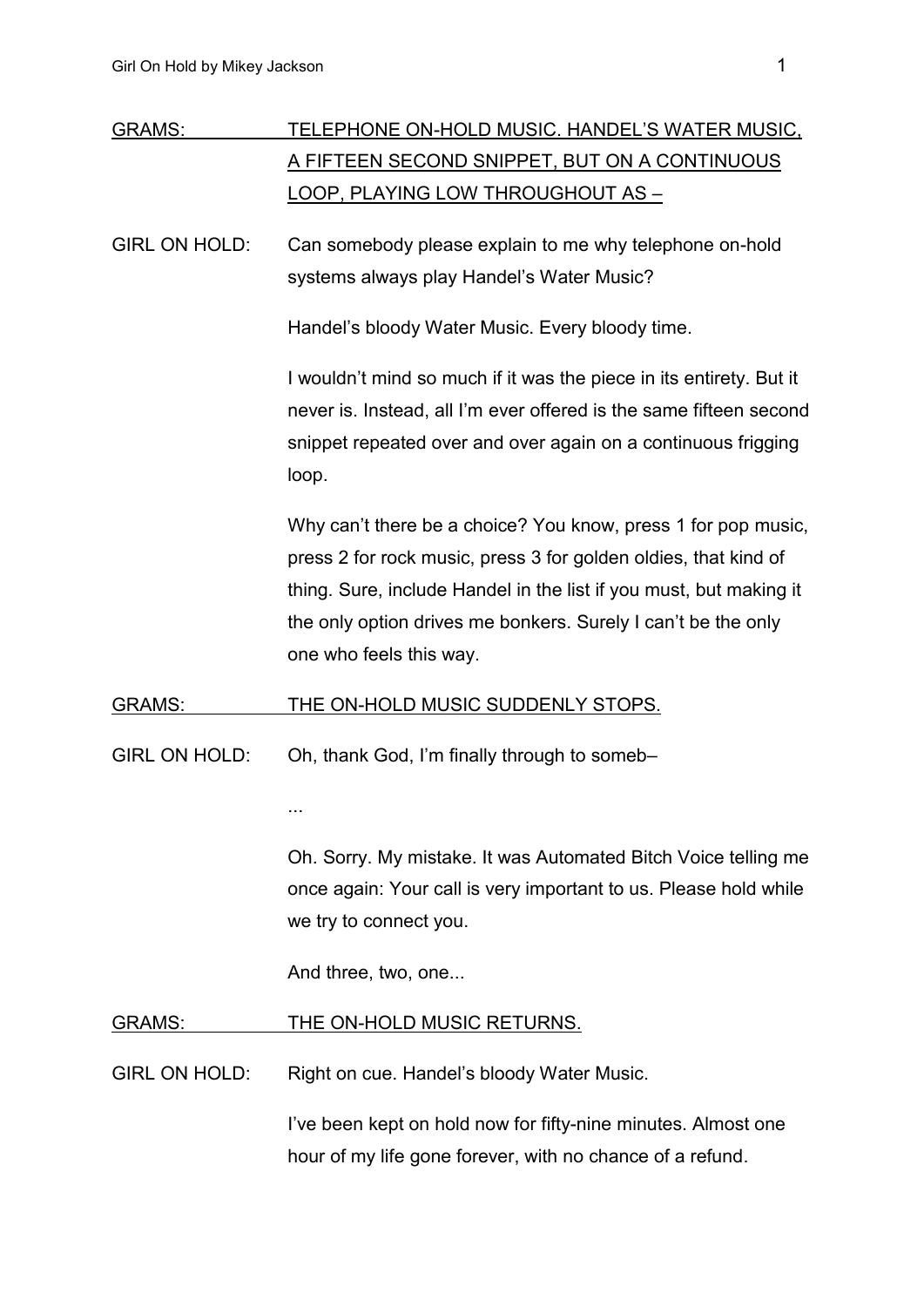Heh. One hour. That particular timescale reminds me of sex with my ex-boyfriend. You see, I'd always reach my orgasm around the fifteen minute mark. Fairly average, I'm sure you'd agree. But not my ex. Oh, no, he'd keep on going, shag, shag, shag, thrust, thrust, thrust, the bed squeaking and squeaking and squeaking.

Meanwhile, I'd simply lay there on my back, getting bored, getting sore, praying for him to bloody hurry up, huh, zero chance of that, shag, shag, shag, thrust, thrust, thrust, squeak, squeak, squeak.

One evening, when we were yet again one hour into sexual intercourse, I asked him: Why do you always take so long to reach your climax? Is there a problem down below?

Placing his shag-thrust-squeak sequence on pause, he said: *No way. This is me being manly.*

Manly?

*Yeah. Sex that lasts ages. Women love it.*

What women?

*All women.*

Not this woman.

Cue the loooooooong pause.

And then, looking bruised, he said: *Don't you like having sex with me?*

Of course I do. It's just...

*Just what?*

Too long.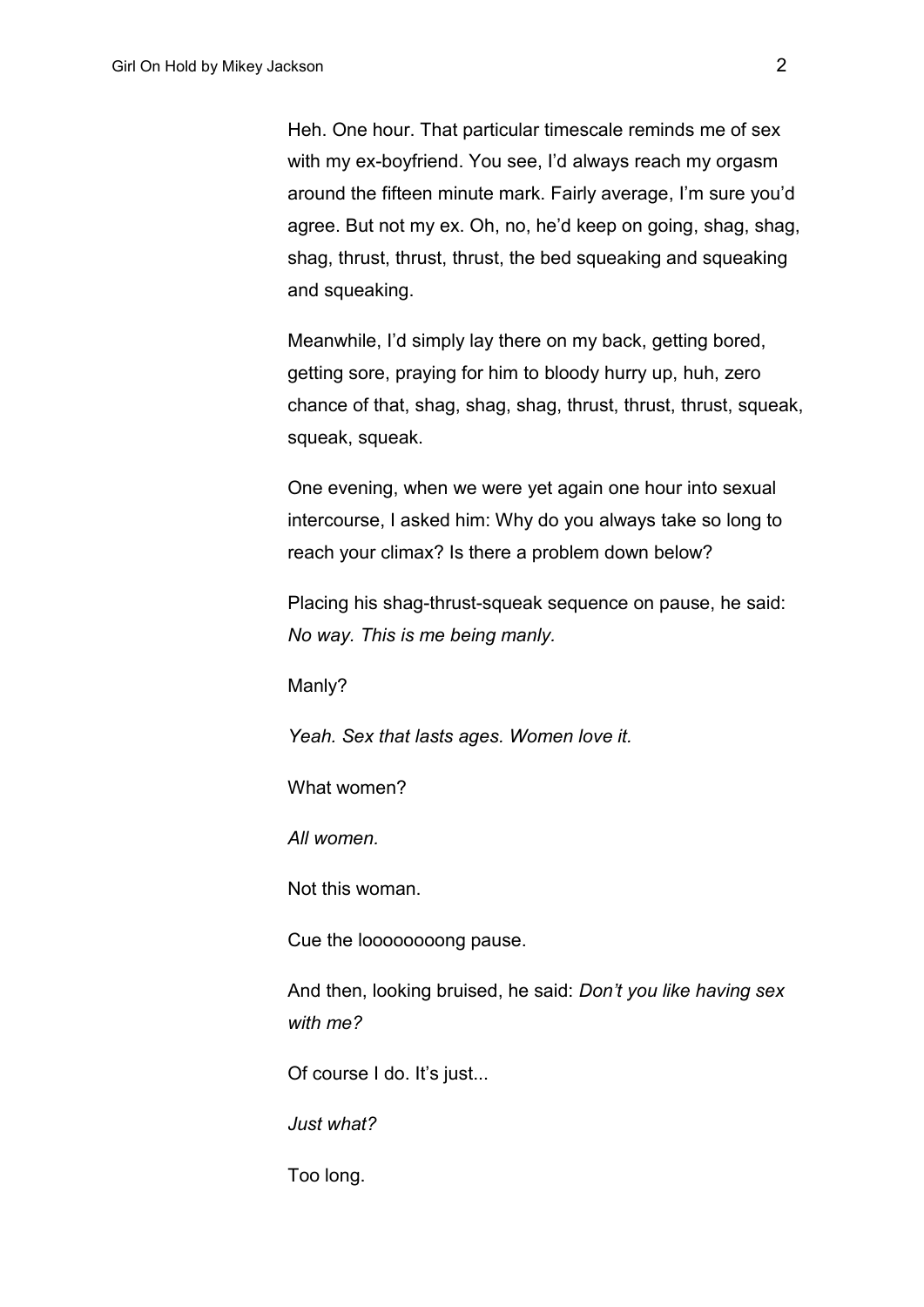*Too long? I thought women preferred a big one.*

Oh, for God's sake, I'm not talking about your penis. I'm on about the sex itself. You've been huffing and puffing on top of me now for sixty frigging minutes.

*Yes, I know. It proves I have stamina. Women love that.*

What women?

*All women.*

Who told you this?

Cue another loooooooooong pause.

And then he said: *Other men.*

To which I replied: I rest my case. Now, can you please hurry up and finish what you started?

Totally pissed off, he said: *I was hoping to break my record this time and go for a two hour sex marathon.*

Don't you bloody dare.

*Are you saying you want me to rush it?*

Yes please.

*It'll take all the fun out of it.*

You've been shagging me for just over an hour. Isn't that enough fun for you?

*I like to take my time.*

Yes. So I've noticed.

*And I always wait until the woman comes.*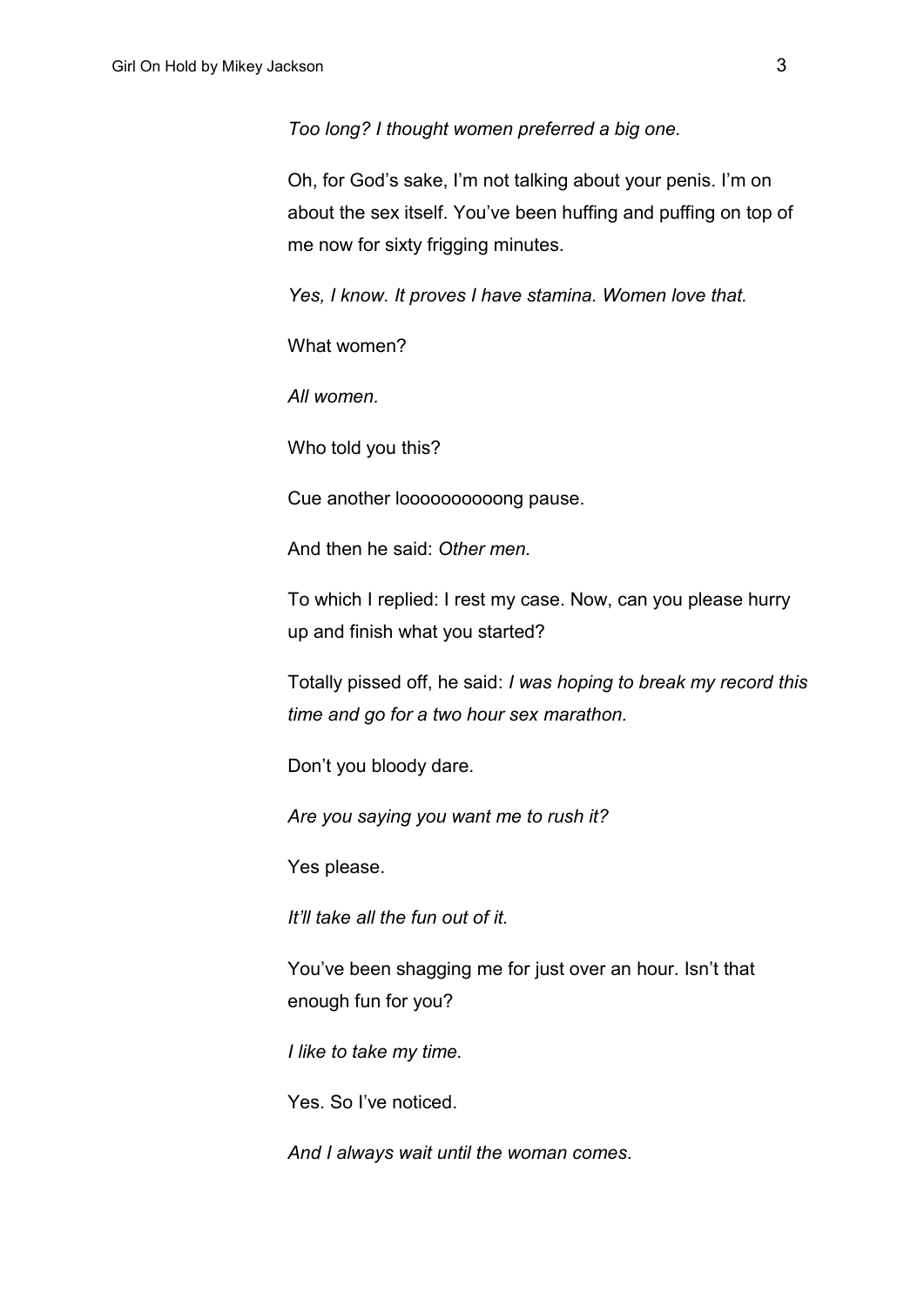I have already come.

*What? When?*

Forty-five minutes ago.

*Why do you always come so quickly?*

I don't know, I just do.

*Can't you come again?*

What do you think I am, an on-demand orgasm dispenser? Please. Get on with it.

And so, for the next few minutes, he reluctantly went at it like a rabbit on acid. Next came his amusing scrunched-up orgasm face, his zillion decibel come cry, and then it was all over.

Incidentally, that was the night we split up. Well, when I say split up, he never officially ended it with me. Instead, he tossed aside the duvet, got dressed in silence, made his doorslamming departure and never called me again.

## GRAMS: THE ON-HOLD MUSIC SUDDENLY STOPS.

GIRL ON HOLD: Oh, at last. Connection.

...

Oh, it's you, Automated Bitch Voice. I am so glad you've reminded me that I'm on hold. I mean, how would I have known otherwise? Mobile phone pressed against my ear. Zero human interaction. Handel's bloody Water Music. Nowhere near enough clues for me to work it out for myself.

Three, two, one...

## GRAMS: THE ON-HOLD MUSIC RETURNS.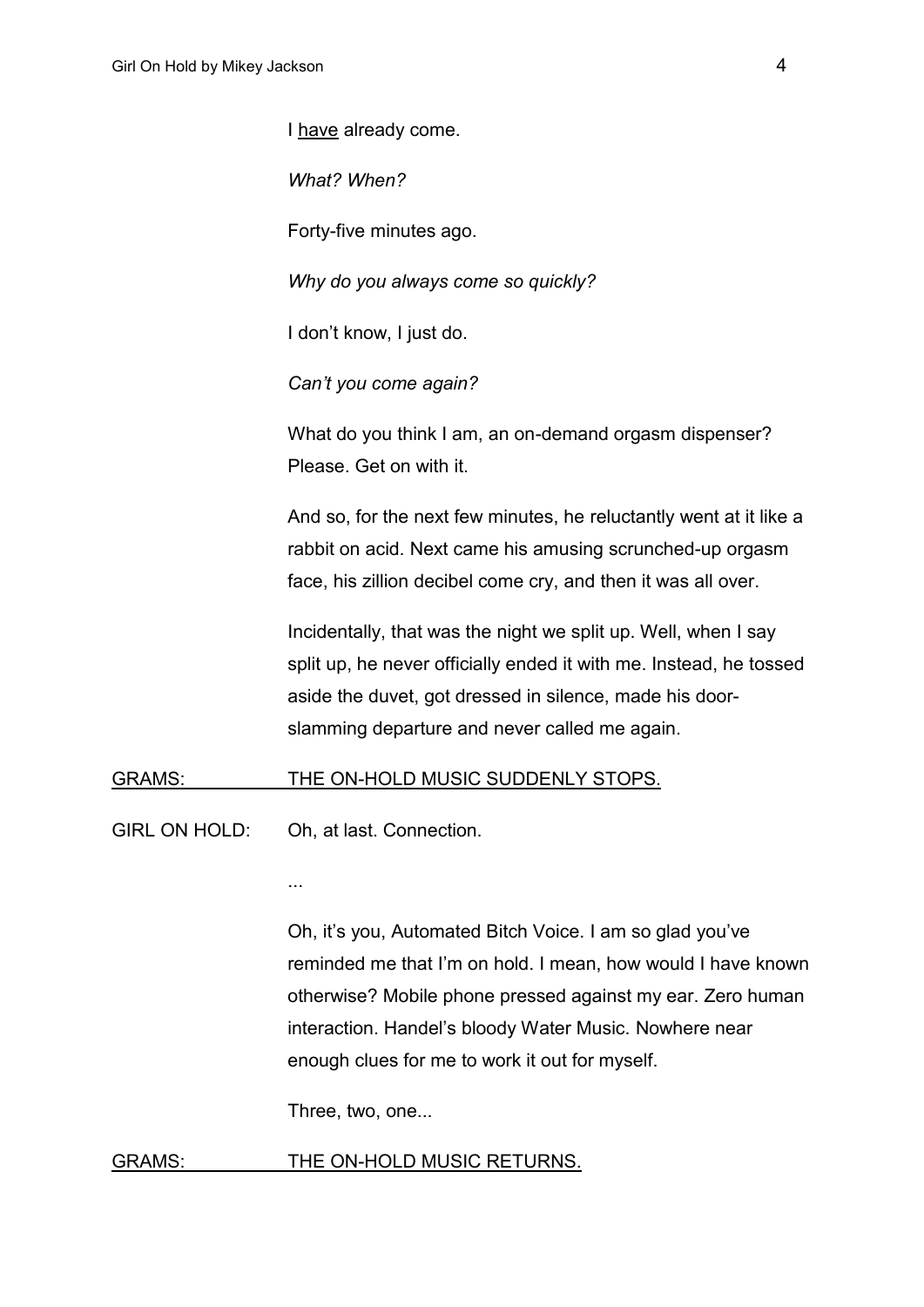GIRL ON HOLD: Call centre hours: 8am to 8pm. That's what it says on their website. I truly thought that phoning them at 8am on the dot would grant me instant access to a fellow human being.

Oh, how wrong I was.

Every single operator in the call centre is busy. Already. How is that even possible? They've only just started their shift.

I must admit, I tried to be crafty by first calling at 7:45am. It didn't work though. Automated Bitch Voice took great pleasure in letting me know that calling the company out of hours is pointless. She then took even greater pleasure in letting me know that call centre hours are 8am to 8pm. Even though I'm fully aware of that fact. Because it's mentioned on the website. The same website I visited this morning to obtain the bloody phone number I'm calling.

(A SIGH, THEN –) Handel's bloody Water Music.

George Frideric Handel.

The only reason I know the composer's full name is because I once Googled: What the fuck is that annoying music you always hear on telephone on-hold systems?

First item in Google's search results: Handel's Water Music.

Wikipedia tells me that Handel came up with the piece following a request from King George I to compose music for a concert on the River Thames.

God, if the poor guy knew, hundreds of years later, how his music would be used, I'm sure he'd tear up his composition in protest and instead get himself a shelf-filling job at Sainsbury's.

Was Sainsbury's around in the 18th century? I'm sure it was. It's been going for a long, long time.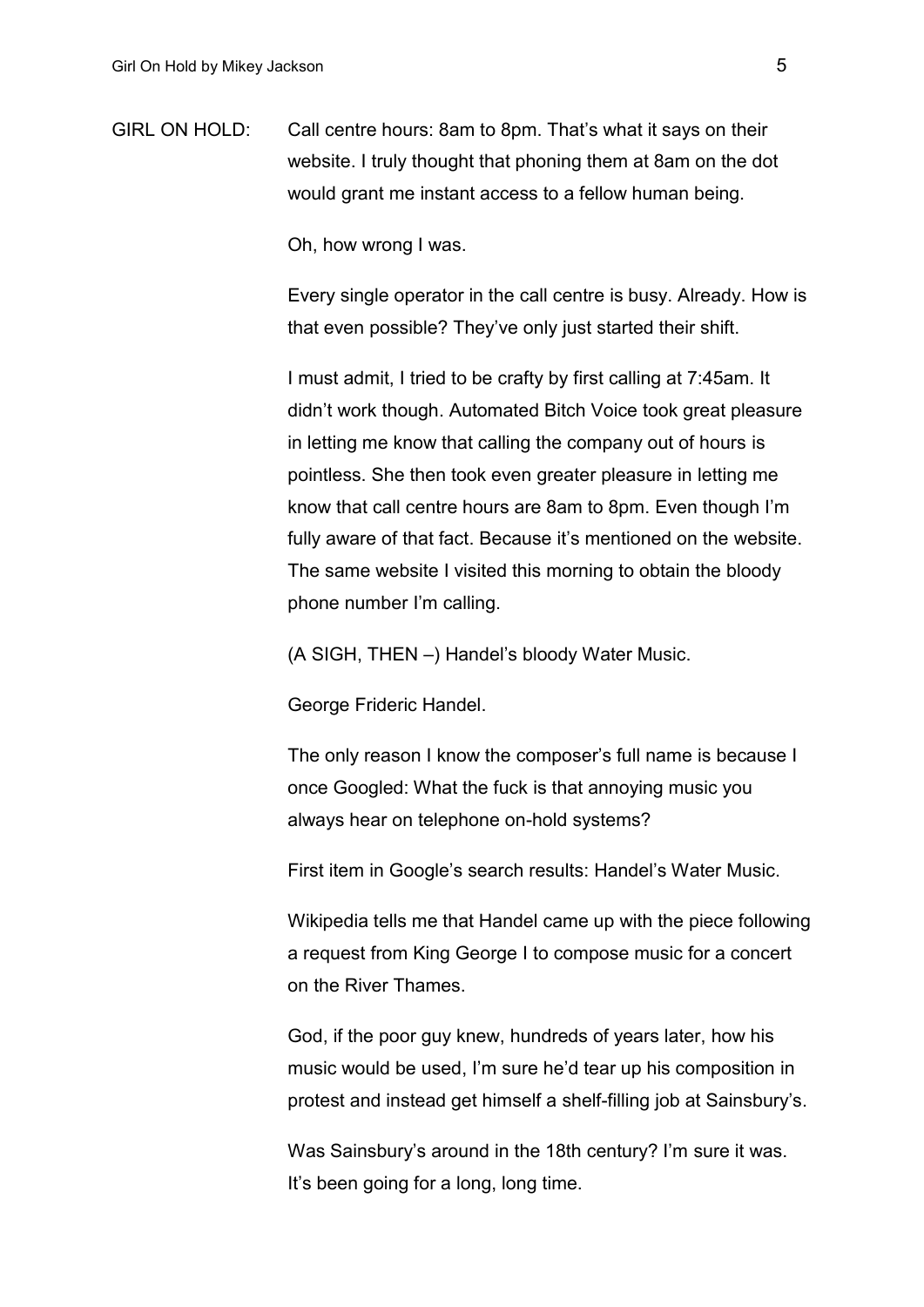Oh, I haven't let you in on the latest goss, have I? The other evening, I met somebody new. His name's Spencer. We got talking while waiting to be served in my local pub. I asked him what he did for a living and he told me –

#### GRAMS: THE ON-HOLD MUSIC SUDDENLY STOPS.

GIRL ON HOLD: Oh, please, please, please don't be Automated Bitch Voice. Please, please, please be a human being.

...

"Yes! Hello. Oh, thank God. Sorry, what did you say?"

...

"Security question? Yeah, sure, fire away."

...

"Mother's maiden name? Proctor."

...

"No. Not Doctor. Proctor. Proctor! With a P."

...

"No! Not B! P! Are you deaf or something?"

...

"You want me to spell it? Fine. It's P. R. O. What was that?"

...

"No! P! Right, that's it, I've had enough. Here's a phonetic message, just for you. F for Freddie. U for underwear. C for cauliflower. K for kite. Insert a space here. And then Y for yes. O for orange. U for unicorn."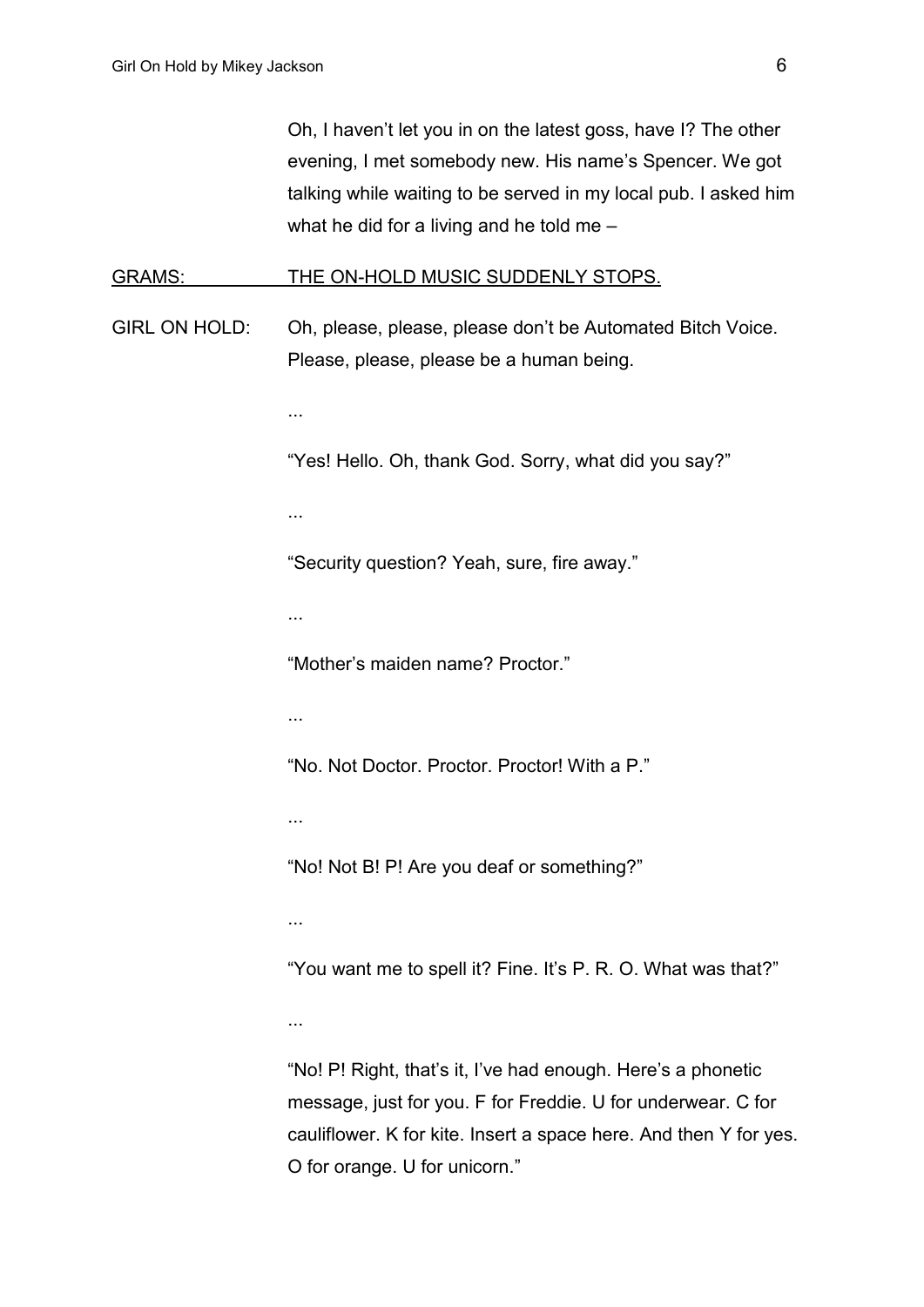...

"Yes, I'm fully aware what it spells out, dickhead!"

Oh. He hung up on me.

# F/X: A JANGLE OF KEYS, THE CREAK OF A METAL DOOR OPENING AND CLOSING, APPROACHING FOOTSTEPS.

GIRL ON HOLD: Oh, look, here comes the nurse with my daily meds.

What do you mean you're confused? It's simple enough when you work it out. The phone call I've just had. It didn't happen. Well, at least not today anyway.

You see, I've been sectioned under the Mental Health Act. I'm a danger to the public apparently.

It all started with Spencer in the pub telling me what he did for a living.

Bloody call centre operator.

Okay, I figured I could probably live with that, so I let it go.

Anyway, after we'd both had way too many drinks, he invited me back to his place. Once there, he set the mood by dimming the lights, powering up his stereo and putting on his favourite piece of music.

Handel's bloody Water Music.

I couldn't help myself, I totally lost it.

I've been told poor Spencer's in Intensive Care. But I'm sure he'll pull through. Eventually.

Personally, I don't recall much about the incident. It's all a bit of a blur really.